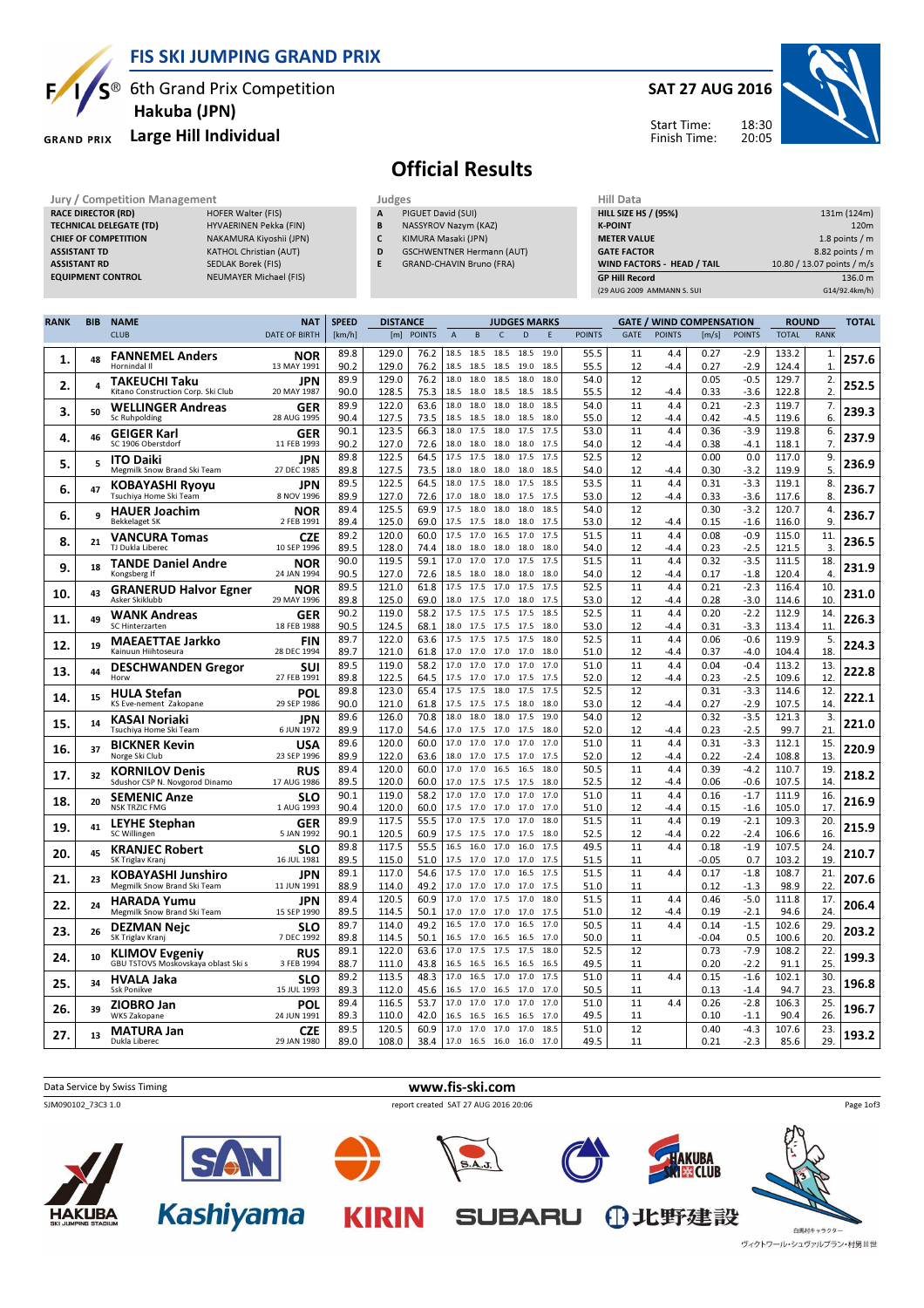FIS SKI JUMPING GRAND PRIX



 $S^{\circledast}$  6th Grand Prix Competition

Hakuba (JPN)

GRAND PRIX Large Hill Individual

SAT 27 AUG 2016



Start Time: Finish Time:

## Official Results

| <b>RANK</b> | <b>BIB</b> | <b>NAME</b>                    | <b>NAT</b>           | <b>SPEED</b> | <b>DISTANCE</b> |               | <b>JUDGES MARKS</b> |      |           |      |      | <b>GATE / WIND COMPENSATION</b> |      |               |                       | <b>ROUND</b>  |              | <b>TOTAL</b> |       |
|-------------|------------|--------------------------------|----------------------|--------------|-----------------|---------------|---------------------|------|-----------|------|------|---------------------------------|------|---------------|-----------------------|---------------|--------------|--------------|-------|
|             |            | <b>CLUB</b>                    | <b>DATE OF BIRTH</b> | [km/h]       | [ml]            | <b>POINTS</b> |                     |      |           |      |      | <b>POINTS</b>                   | GATE | <b>POINTS</b> | $\lfloor m/s \rfloor$ | <b>POINTS</b> | <b>TOTAL</b> | <b>RANK</b>  |       |
| 28.         |            | <b>SCHIFFNER Markus</b>        | AUT                  | 89.7         | 116.0           | 52.8          | 17.0                | 17.0 | 17.0      | 17.0 | 17.5 | 51.0                            |      | 4.4           | 0.44                  | $-4.8$        | 103.4        | 26.          |       |
|             |            | UVB Hinzenbach-Oberoesterreich | 5 JUN 1992           | 89.8         | 108.0           | 38.4          | 15.5                | 16.5 | 16.5      | 16.5 | 16.0 | 49.0                            |      |               | $-0.03$               | 0.4           | 87.8         | 27.          |       |
| 29.         |            | <b>KOFLER Andreas</b>          | <b>AUT</b>           | 90.0         | 115.5           | 51.9          | 17.0                | 17.5 | 17.0      | 17.0 | 17.5 | 51.5                            |      | 4.4           | 0.43                  | $-4.6$        | 103.2        | 27.          | 190.1 |
|             |            | SV Innsbruck-Bergisel-Tirol    | 17 MAY 1984          | 89.9         | 108.0           | 38.4          | 16.0                | 16.5 | 16.5 16.5 |      | 16.5 | 49.5                            |      |               | 0.09                  | $-1.0$        | 86.9         | 28.          |       |
| 30.         |            | <b>PEIER Killian</b>           | <b>SUI</b>           | 89.5         | 114.0           | 49.2          | 16.5                | 17.0 | 16.5      | 17.0 | 17.5 | 50.5                            |      | 4.4           | 0.11                  | $-1.2$        | 102.9        | 28.          |       |
|             |            | Vallee du Joux                 | 28 MAR 1995          | 89.4         | 108.0           | 38.4          | 15.0                | 15.5 | 15.0      | 15.0 | 15.5 | 45.5                            |      |               | $-0.06$               | 0.8           | 84.7         | 30.          | 187.6 |

|     |    |                                                             | not qualified for 2nd round |      |       |      |  |                          |  |  |      |      |    |     |      |        |       |     |       |
|-----|----|-------------------------------------------------------------|-----------------------------|------|-------|------|--|--------------------------|--|--|------|------|----|-----|------|--------|-------|-----|-------|
| 31. | 25 | <b>STJERNEN Andreas</b><br>Sprova II                        | <b>NOR</b><br>30 JUL 1988   | 90.2 | 114.0 | 49.2 |  | 16.0 16.5 16.5 16.0 16.5 |  |  |      | 49.0 | 11 | 4.4 | 0.10 | $-1.1$ | 101.5 | 31. | 101.5 |
| 32. | 30 | <b>BOYD-CLOWES Mackenzie</b><br>Altius Nordic Ski Club      | <b>CAN</b><br>13 JUL 1991   | 89.8 | 113.0 | 47.4 |  | 17.0 16.5 16.5 16.5 17.0 |  |  |      | 50.0 | 11 | 4.4 | 0.19 | $-2.1$ | 99.7  | 32. | 99.7  |
| 33. |    | <b>LANISEK Anze</b><br><b>Ssk Menges</b>                    | <b>SLO</b><br>20 APR 1996   | 89.8 | 114.5 | 50.1 |  | 16.5 17.0 17.0 17.0      |  |  | 17.5 | 51.0 | 12 |     | 0.15 | $-1.6$ | 99.5  | 33. | 99.5  |
| 34. | 38 | <b>AMMANN Simon</b><br><b>SSC Toggenburg</b>                | SUI<br>25 JUN 1981          | 89.6 | 114.0 | 49.2 |  | 17.0 17.0 17.0 16.0 17.5 |  |  |      | 51.0 | 11 | 4.4 | 0.57 | $-6.2$ | 98.4  | 34. | 98.4  |
| 35. | 17 | <b>TROFIMOV Roman Sergeevich</b><br>Sdushor CSP N. Novgorod | <b>RUS</b><br>19 NOV 1989   | 89.2 | 113.0 | 47.4 |  | 17.0 16.5 16.5 16.5 17.0 |  |  |      | 50.0 | 11 | 4.4 | 0.34 | $-3.7$ | 98.1  | 35. | 98.1  |
| 36. | 22 | <b>ITO Kenshiro</b><br>Megmilk Snow Brand Ski Team          | <b>JPN</b><br>8 JAN 1990    | 89.6 | 110.5 | 42.9 |  | 17.0 16.5 16.5 16.0 17.0 |  |  |      | 50.0 | 11 | 4.4 | 0.17 | $-1.8$ | 95.5  | 36. | 95.5  |
| 37. | 11 | <b>ALTENBURGER Florian</b><br>SC Seekirchen-Salzburg        | <b>AUT</b><br>2 NOV 1993    | 89.3 | 116.0 | 52.8 |  | 17.0 17.0 16.5 16.5 17.5 |  |  |      | 50.5 | 12 |     | 0.76 | $-8.2$ | 95.1  | 37. | 95.1  |
| 38. |    | <b>NAKAMURA Naoki</b><br>Tokai Univ.                        | <b>JPN</b><br>19 SEP 1996   | 89.9 | 113.0 | 47.4 |  | 16.5 16.0 16.5 16.5 17.0 |  |  |      | 49.5 | 12 |     | 0.20 | $-2.2$ | 94.7  | 38. | 94.7  |
| 39. | 16 | <b>TOLLINGER Elias</b><br>SV Innsbruck-Bergisel-Tirol       | <b>AUT</b><br>25 MAR 1995   | 90.0 | 113.5 | 48.3 |  | 17.0 16.5 17.0 16.5 17.5 |  |  |      | 50.5 | 12 |     | 0.44 | $-4.8$ | 94.0  | 39. | 94.0  |
| 40. | 27 | <b>BJOERENG Joacim Oedegaard</b><br>Roeykenhopp             | <b>NOR</b><br>14 DEC 1995   | 89.8 | 111.0 | 43.8 |  | 16.5 16.5 16.5 16.5 17.0 |  |  |      | 49.5 | 11 | 4.4 | 0.36 | $-3.9$ | 93.8  | 40. | 93.8  |
| 41. |    | <b>SATO Yukiva</b><br>Megmilk Snow Brand Ski Team           | <b>JPN</b><br>19 JUN 1995   | 89.6 | 111.5 | 44.7 |  | 16.0 16.5 16.5 16.0 17.5 |  |  |      | 49.0 | 12 |     | 0.10 | $-1.1$ | 92.6  | 41. | 92.6  |
| 42. | 42 | <b>AIGNER Clemens</b><br>SV Innsbruck-Bergisel-Tirol        | <b>AUT</b><br>2 FEB 1993    | 89.4 | 110.0 | 42.0 |  | 16.0 16.5 16.0 16.0      |  |  | 16.0 | 48.0 | 11 | 4.4 | 0.20 | $-2.2$ | 92.2  | 42. | 92.2  |
| 43. | 33 | <b>ASCHENWALD Philipp</b><br>SC Maverhofen-Tirol            | <b>AUT</b><br>12 NOV 1995   | 89.9 | 110.0 | 42.0 |  | 16.0 16.5 16.0 16.0 16.5 |  |  |      | 48.5 | 11 | 4.4 | 0.35 | $-3.8$ | 91.1  | 43. | 91.1  |
| 44. | 40 | <b>FREITAG Richard</b><br><b>SG Nickelhuette Aue</b>        | <b>GER</b><br>14 AUG 1991   | 89.4 | 107.5 | 37.5 |  | 16.5 16.5 16.0 16.0 16.5 |  |  |      | 49.0 | 11 | 4.4 | 0.13 | $-1.4$ | 89.5  | 44. | 89.5  |
| 45. | 12 | <b>ASIKAINEN Lauri</b><br>Kuusamon Frae-Veikot              | <b>FIN</b><br>28 MAY 1989   | 89.4 | 112.0 | 45.6 |  | 16.5 16.5 16.0 16.0      |  |  | 17.5 | 49.0 | 12 |     | 0.63 | $-6.8$ | 87.8  | 45. | 87.8  |
| 46. |    | <b>HOFER Thomas</b><br>SV Innsbruck-Bergisel-Tirol          | <b>AUT</b><br>28 JAN 1996   | 90.3 | 109.0 | 40.2 |  | 16.5 16.5 16.0 16.5 16.5 |  |  |      | 49.5 | 12 |     | 0.25 | $-2.7$ | 87.0  | 46. | 87.0  |
| 47. | 28 | <b>POLASEK Viktor</b><br>Sk Nove mesto na morave            | <b>CZE</b><br>18 JUL 1997   | 88.7 | 106.5 | 35.7 |  | 16.5 16.0 16.0 16.0 16.5 |  |  |      | 48.5 | 11 | 4.4 | 0.17 | $-1.8$ | 86.8  | 47. | 86.8  |
| 48. |    | <b>KOZISEK Cestmir</b><br><b>LSK Lomnice nad Popelkou</b>   | <b>CZE</b><br>9 NOV 1991    | 89.9 | 109.0 | 40.2 |  | 16.0 16.5 16.0 16.0 16.5 |  |  |      | 48.5 | 12 |     | 0.44 | $-4.8$ | 83.9  | 48. | 83.9  |
| 49. | 35 | <b>SAKUYAMA Kento</b><br>Kitano Construction Corp. Ski Team | <b>JPN</b><br>3 JUL 1990    | 88.9 | 104.5 | 32.1 |  | 16.0 16.0 16.0 15.5 16.0 |  |  |      | 48.0 | 11 | 4.4 | 0.22 | $-2.4$ | 82.1  | 49. | 82.1  |
| 50. |    | <b>TOCHIMOTO Shohei</b><br>Megmilk Snow Brand Ski Team      | <b>JPN</b><br>21 DEC 1989   | 89.2 | 104.5 | 32.1 |  | 15.5 16.0 15.5 16.0 16.0 |  |  |      | 47.5 | 12 |     | 0.35 | $-3.8$ | 75.8  | 50. | 75.8  |

Data Service by Swiss Timing **www.fis-ski.com** SJM090102\_73C3 1.0 report created SAT 27 AUG 2016 20:06 Page 2of3**AKUBA<br>IX CLUB** SA  $S.A.J.$ **Kashiyama** KIRIN SUBARU 10北野建設 **HAKUBA** 白馬村キャラクタ

ヴィクトワール・シュヴァルブラン・村男Ⅲ世